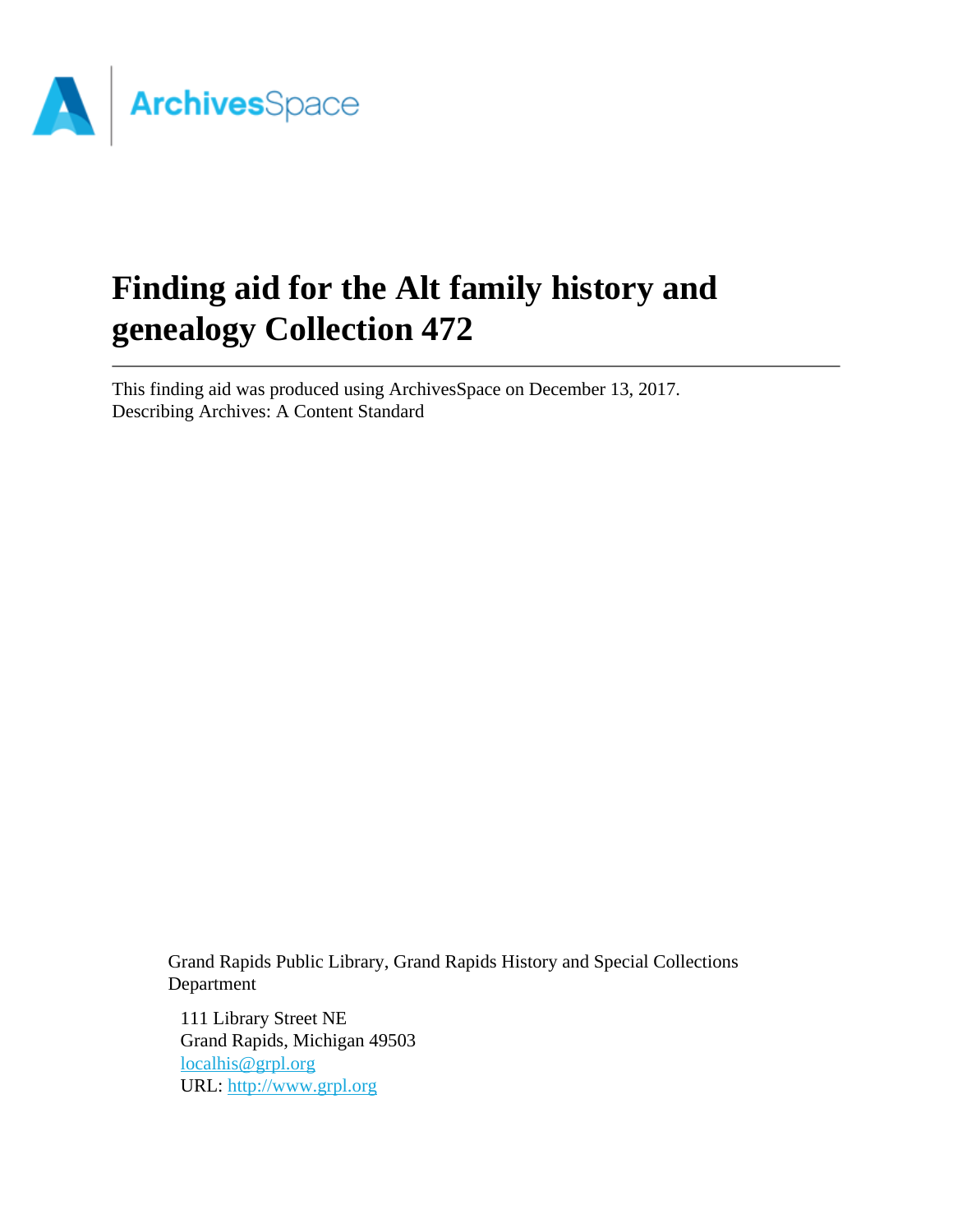# <span id="page-1-0"></span>**Table of Contents**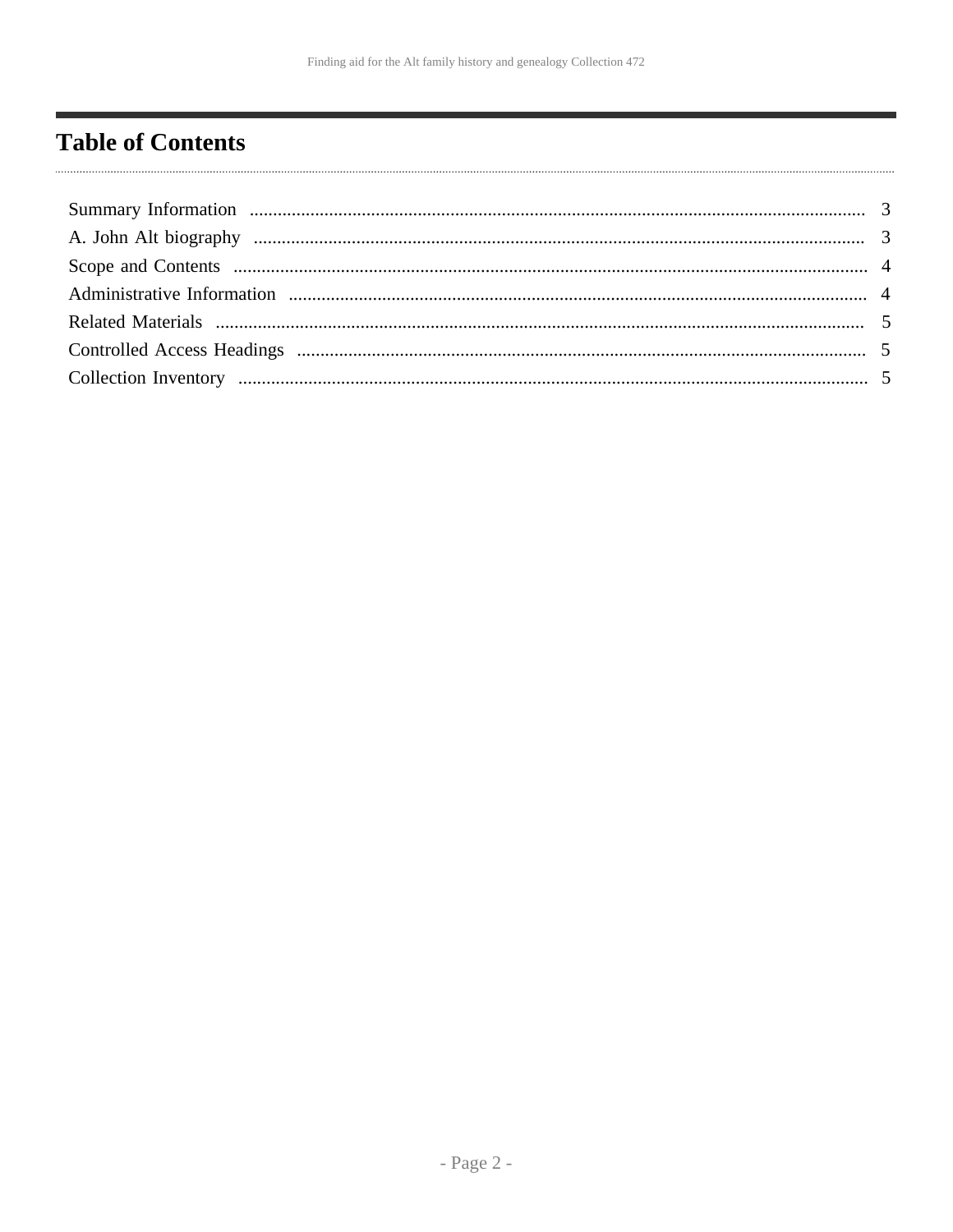### <span id="page-2-0"></span>**Summary Information**

| <b>Repository:</b>                  | Grand Rapids Public Library, Grand Rapids History and Special<br><b>Collections Department</b>                                                                                                                                                                                                                           |
|-------------------------------------|--------------------------------------------------------------------------------------------------------------------------------------------------------------------------------------------------------------------------------------------------------------------------------------------------------------------------|
| Source - dnr:                       | Wiltrakis, Anne                                                                                                                                                                                                                                                                                                          |
| <b>Title:</b>                       | Alt family history and genealogy                                                                                                                                                                                                                                                                                         |
| ID:                                 | Collection 472                                                                                                                                                                                                                                                                                                           |
| Date [inclusive]:                   | 1970-1999                                                                                                                                                                                                                                                                                                                |
| <b>Physical Description:</b>        | 1 Linear Feet 1 box                                                                                                                                                                                                                                                                                                      |
| Language of the<br><b>Material:</b> | English                                                                                                                                                                                                                                                                                                                  |
| Abstract:                           | A. John Alt (2 Feb 1914-4 Apr 2005) was director of the Alt Mortuary<br>in Grand Rapids, Michigan. The collection consists of A. John Alt's<br>genealogy research and correspondence. The research material focuses<br>on the following surnames: Alt, Armock, Auer, Kautenberger, Koch,<br>Theisen, Vollpert and Yakel. |

**^** [Return to Table of Contents](#page-1-0)

## <span id="page-2-1"></span>**A. John Alt biography**

A. John Alt (2 Feb 1914-4 Apr 2005) was director of the Alt Mortuary in Grand Rapids, Michigan. The funeral home was started in 1911 by his father, Albert J. Alt and was formerly known as the Albert J. Alt Funeral Home and Albert J. Alt and Son.

A. John married Rosemarie Armock in 1937 and they had five children: Mary Lynn, Patricia Louise, Sandra Jean, Susan Jane and A. Joseph. Rosemarie died in 1995. A. John's second wife, Nancy Edick Alt, died in 1999. A. John died in Green Valley, Arizona on April 4, 2005 and was buried at Rosedale Cemetery in Ottawa County, Michigan.

**^** [Return to Table of Contents](#page-1-0)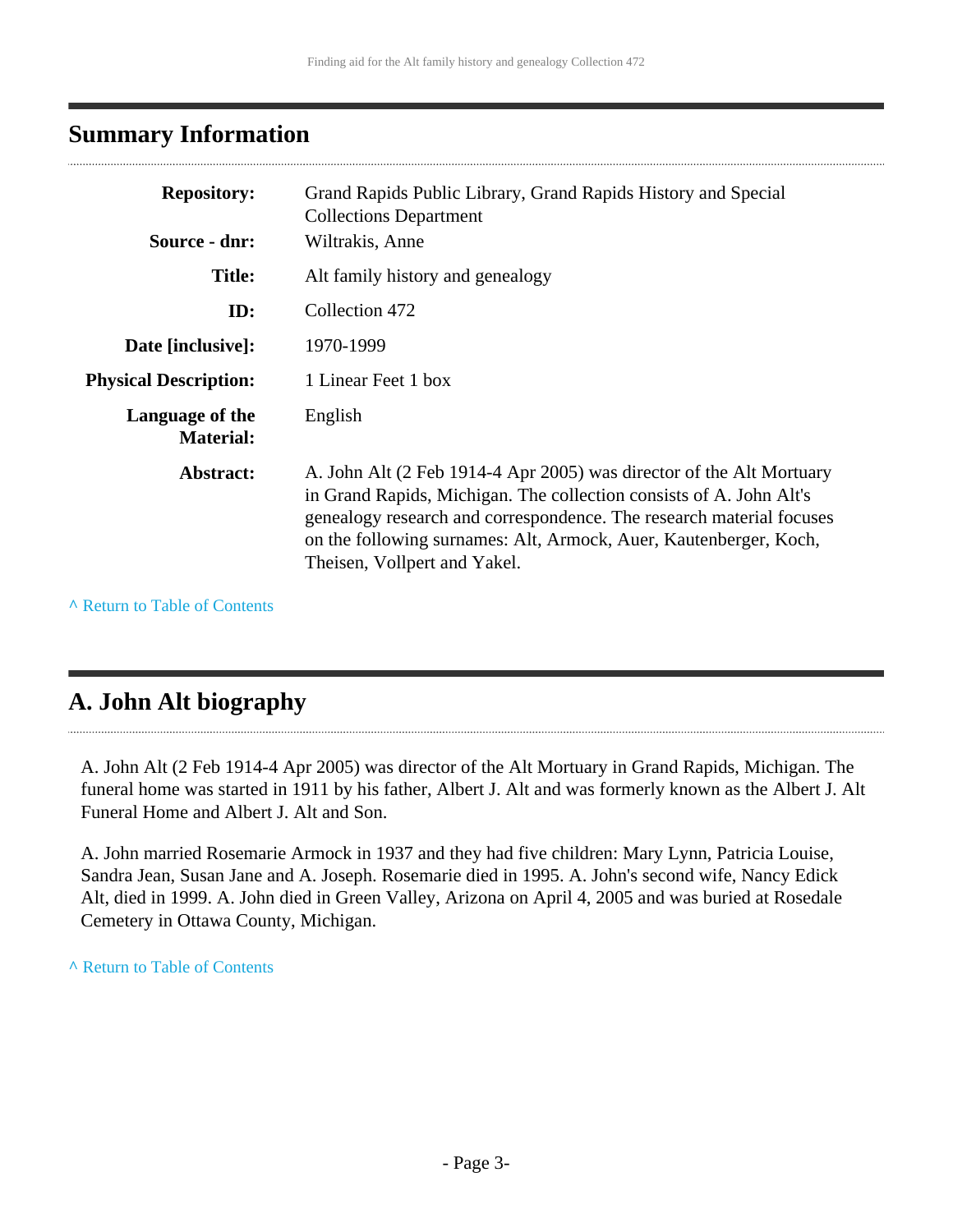### <span id="page-3-0"></span>**Scope and Contents**

The collection consists of A. John Alt's genealogy research and correspondence. The material mostly dates from the 1970s-1990s. A binder has family trees and some family history. The remaining material is correspondence that John Alt conducted with relatives about genealogy. Folder 3 contains notes written on Albert J. Alt & Son letterhead.

The research mostly covers A. John Alt's family.

Paternal line: Nicholaus Alt (1825-1906); Anna Kautenberger (1832-1903); Albert Joseph Alt (1877-1972)

Maternal line: Mary Augusta Theisen (1882-1955); Anton Theisen (1856-1935) and Augusta Auer (1859-1943).

John included research and notes on Henry Kautenberger and Elizabeth Hettinger and several of their descendants, including Peter Kautenberger (1843-1901), Mary Kautenberg Vollpert (1834-1908), Elizabeth Kautenberg Yakel (d 1905) and Margaret Kautenberger Koch (b 1837).

Also included is research on A. John's wife's family: Rosemarie Armock (1911-1995).

**^** [Return to Table of Contents](#page-1-0)

## <span id="page-3-1"></span>**Administrative Information**

#### **Publication Statement**

Grand Rapids Public Library, Grand Rapids History and Special Collections Department

111 Library Street NE Grand Rapids, Michigan 49503 [localhis@grpl.org](mailto:localhis@grpl.org) URL:<http://www.grpl.org>

#### **Immediate Source of Acquisition**

Donated by Anne Wiltrakis, 2017.086.

**^** [Return to Table of Contents](#page-1-0)